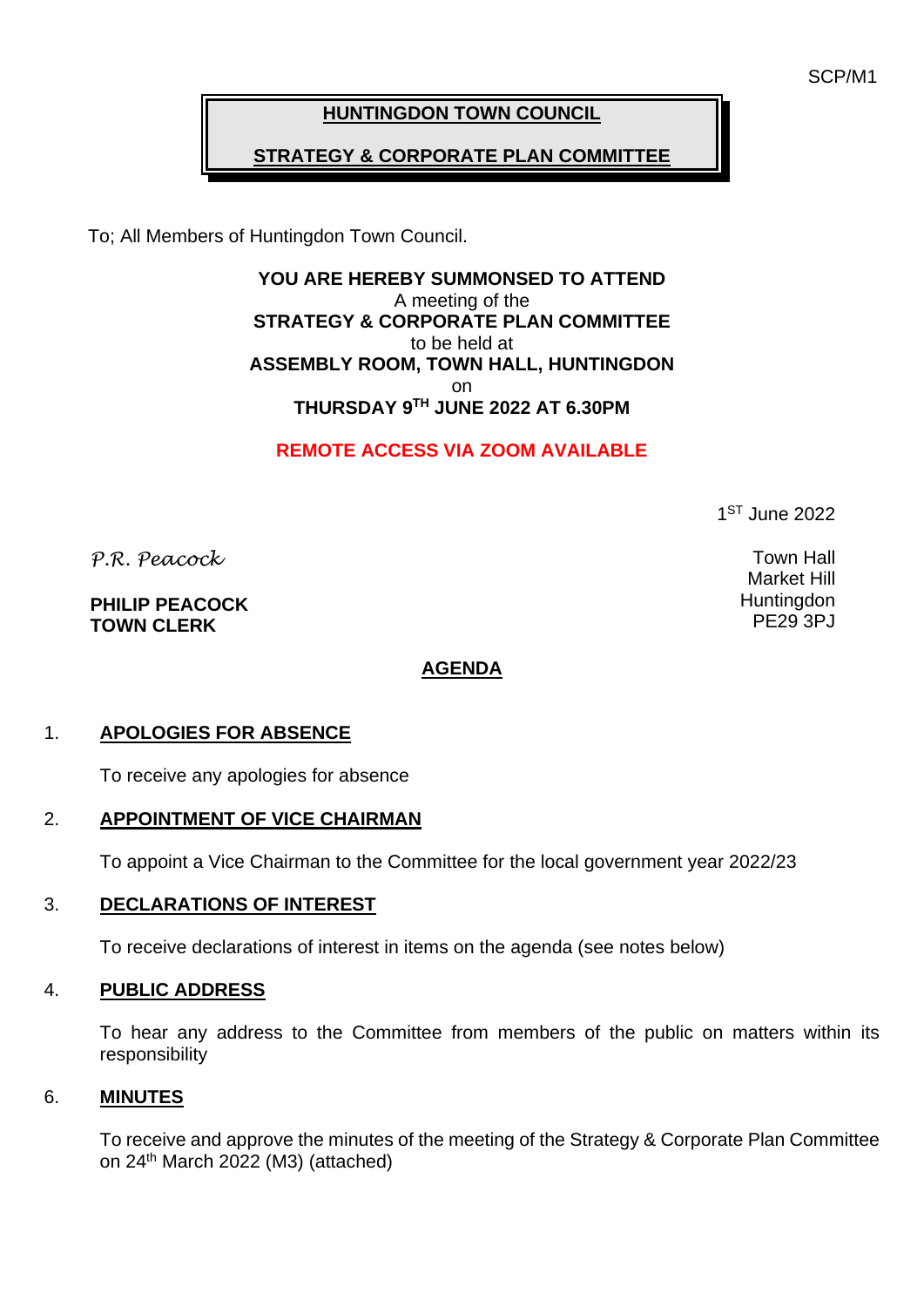### 7. **APPOINTMENT OF SUB COMMITTEES**

The election of nine members to form the following sub-committees:

- Environment Sub Committee
- Crematorium & Cemetery Sub Committee
- Strategy Sub Committee
- Devolution Sub Committee

### 8. **TOURIST TRAIL**

To discuss the introduction of a tourist trail and signage for historical buildings

### 9. **DATE & AGENDA OF THE NEXT MEETING**

The next meeting will take place on Thursday 18<sup>th</sup> August 2022

This meeting will be serviced by the Town Clerk – 01480 410383

Copies for information to:

District Councillors; County Councillors; The Chairman and Chief Executive of Huntingdonshire District Council; The Press; Huntingdon Public Library and the Police.

Notes

(1) Members are required to declare any disclosable pecuniary interests and unless you have obtained dispensation, cannot discuss or vote on the matter at the meeting and must also leave the room whilst the matter is being debated or voted on.

(2) A Member has a disclosable pecuniary interest if it

(a) relates to you, or

(b) is an interest of -

(i) your spouse or civil partner; or (ii) a person with whom you are living as husband and wife; or (iii) a person with whom you are living as if you were civil partners and you are aware that the other person has the interest. (3) Disclosable pecuniary interests includes -

(a) any employment or profession carried out for profit or gain;

(b) any financial benefit received by the Member in respect of expenses incurred carrying out his or her duties as a Member (except from the Council);

(c) any current contracts with the Council;

(d) any beneficial interest in land/property within the Council's area;

(e) any licence for a month or longer to occupy land in the Council's area;

(f) any tenancy where the Council is landlord and the Member (or person in (2)(b) above) has a beneficial interest; or

(g) a beneficial interest (above the specified level) in the shares of any body which has a place of business or land in the Council's area.

#### B. Other Interests

(4) If a Member has a non-disclosable pecuniary interest or a non-pecuniary interest then you are required to declare that interest, but may remain to discuss and vote.

(5) A Member has a non-disclosable pecuniary interest or a non-pecuniary interest where -

(a) a decision in relation to the business being considered might reasonably be regarded as affecting the well-being or financial standing of you or a member of your family or a person with whom you have a close association to a greater extent than it would affect the majority of the council tax payers, rate payers or inhabitants of the ward or electoral area for which you have been elected or otherwise of the Council's administrative area, or

(b) it relates to or is likely to affect any of the descriptions referred to above, but in respect of a member of your family (other than specified in (2)(b) above) or a person with whom you have a close association and that interest is not a disclosable pecuniary interest.

Please email [town.council@huntingdontown.gov.uk](mailto:town.council@huntingdontown.gov.uk) to request access via zoom.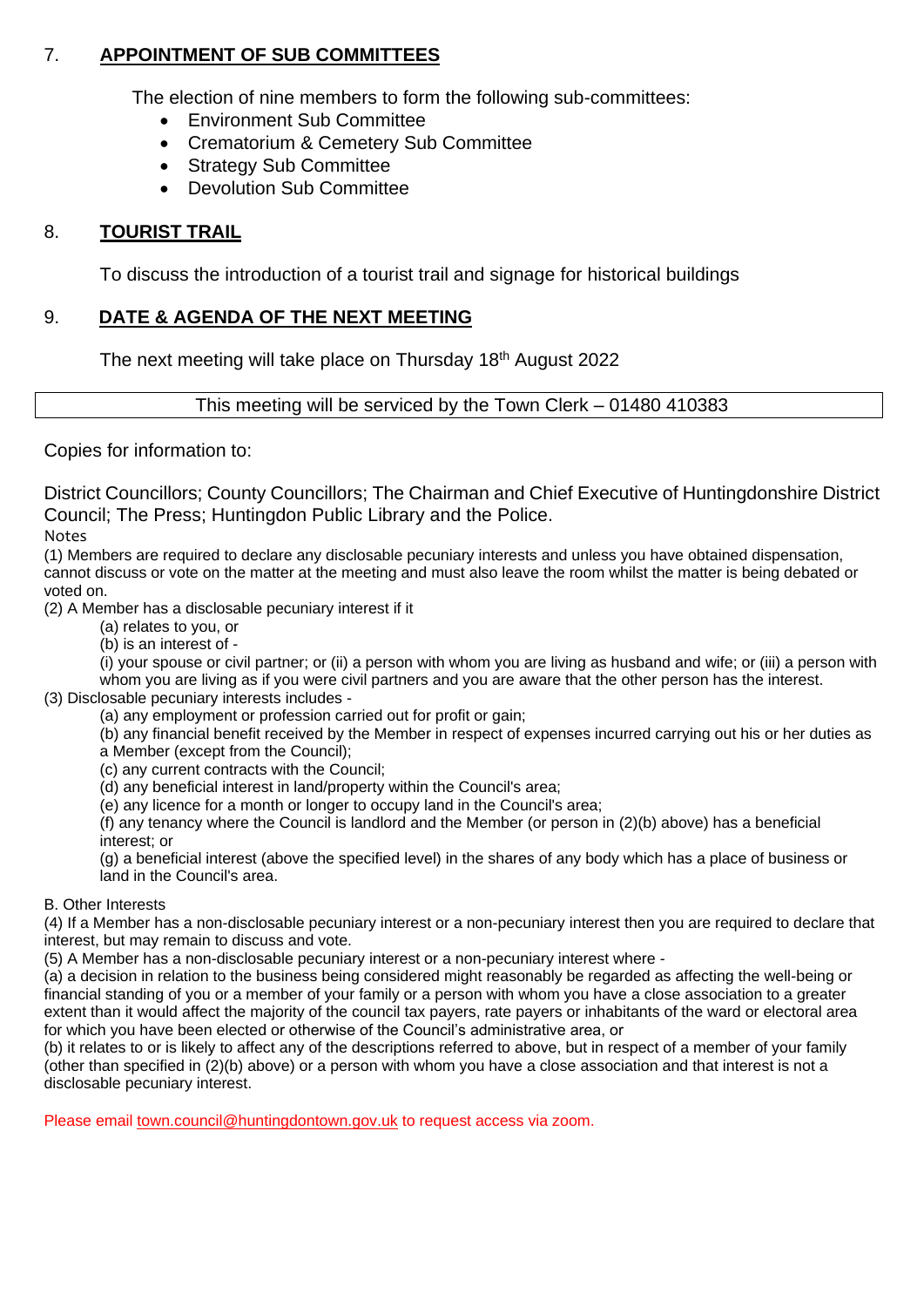## **HUNTINGDON TOWN COUNCIL**

## **STRATEGY & CORPORATE PLAN COMMITTEE**

A meeting of Strategy & Corporate Plan Committee was held on Thursday 24<sup>th</sup> March 2022 at the Town Hall, Market Hill, Huntingdon following the Finance Committee.

Present: Councillors: A Blackwell; J Cole (Vice Chairman); C Doyle; S Gifford; M Kadewere; P Kadewere; P Kennington; D Landon Cole; B Luckham; A McAdam (via Zoom); S McAdam (via Zoom); T Sanderson; P Pearce and K Webb.

Absent: Councillors A Beevor and K Brockett.

In attendance: 1 member of the public.

*Clerk's Note: The Vice Chairman chaired this meeting.*

### 17. **APOLOGIES FOR ABSENCE**

Apologies were received from Councillor M Baker and S Sweek.

### 18. **DECLARATIONS OF INTEREST**

There were none.

### 19. **PUBLIC ADDRESS**

There were none.

### 20. **MINUTES**

Members had before them copies of the minutes of the Strategy & Corporate Committee held on 9<sup>th</sup> December 2021 (M2) It was proposed, seconded and

**RESOLVED** to approve the minutes.

## 21. **RECOMMENDATION OF SUB COMMITTEES**

Members had before them minutes from the Corporate Plan Working Group held on 16<sup>th</sup> December 2021, 20<sup>th</sup> January 2022 and 17<sup>th</sup> February 2022 in a private and confidential appendix.

It was proposed, seconded and

**RESOLVED** to approve minutes from the Corporate Plan Working Group.

# 22. **CORPORATE PLAN**